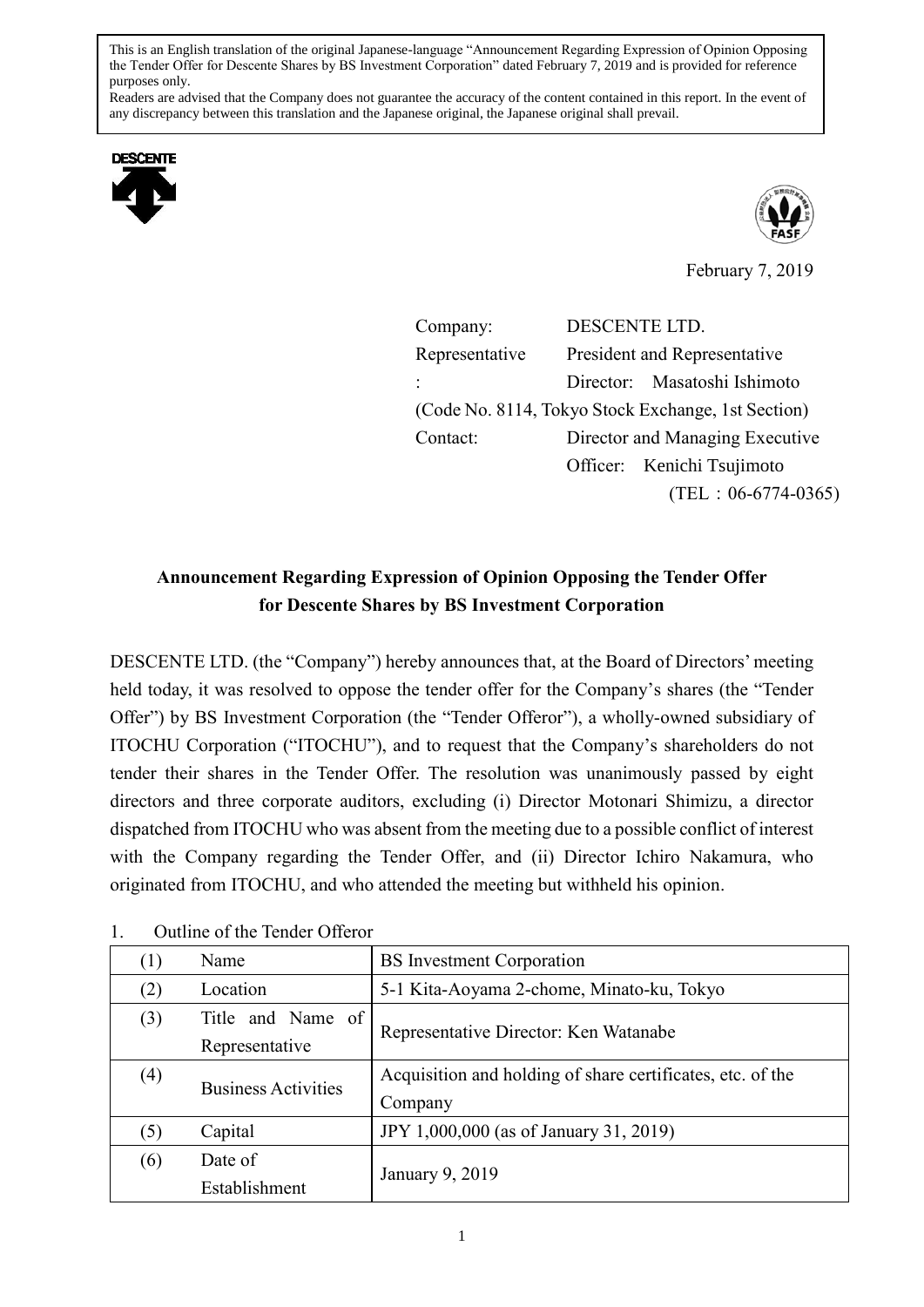| (7) | Major Shareholders<br>and Shareholding<br>Percentages (as of<br>January 31, 2019) | <b>ITOCHU</b> Corporation                                      | 100.00% |  |
|-----|-----------------------------------------------------------------------------------|----------------------------------------------------------------|---------|--|
| (8) | Relationship between the Listed Company and the Tender Offeror                    |                                                                |         |  |
|     | Capital Relationship                                                              | The Company has no capital relationship to be stated with the  |         |  |
|     |                                                                                   | Tender Offeror. ITOCHU, which is the wholly-owning parent      |         |  |
|     |                                                                                   | company of the Tender Offeror, holds 22,964,300 shares of the  |         |  |
|     |                                                                                   | Company's common stock (Shareholding Percentage (Note          |         |  |
|     |                                                                                   | 1): $30.44\%$ ).                                               |         |  |
|     | Personnel                                                                         | The Company has no personnel relationship to be stated with    |         |  |
|     |                                                                                   | the Tender Offeror. Among the directors of the Company, one    |         |  |
|     |                                                                                   | director originated from ITOCHU, which is the wholly-          |         |  |
|     | Relationship                                                                      | owning parent company of the Tender Offeror, and one           |         |  |
|     |                                                                                   | director concurrently serves as an executive officer of        |         |  |
|     |                                                                                   | ITOCHU.                                                        |         |  |
|     |                                                                                   | The Company has no business relationship to be stated with     |         |  |
|     |                                                                                   | the Tender Offeror. There are transactions involving the sales |         |  |
|     | <b>Business</b>                                                                   | of merchandise, etc. between ITOCHU, which is the wholly-      |         |  |
|     | Relationship                                                                      | owning parent company of the Tender Offeror, and the           |         |  |
|     |                                                                                   | Company and the Company's subsidiaries.                        |         |  |
|     | <b>Status as Related</b><br>Party                                                 | The Tender Offeror is not a related party of the Company.      |         |  |
|     |                                                                                   | However, ITOCHU, the wholly-owning parent company of           |         |  |
|     |                                                                                   | the Tender Offeror, is the largest shareholder among the major |         |  |
|     |                                                                                   | shareholders of the Company, holding 22,964,300 shares of      |         |  |
|     |                                                                                   | the Company's common stock (Shareholding Percentage (see       |         |  |
|     |                                                                                   | Note 1): 30.44%), and the Company is an affiliate of ITOCHU    |         |  |
|     |                                                                                   | under the equity method of accounting.                         |         |  |
|     |                                                                                   |                                                                |         |  |

(Note 1) Shareholding Percentage means the percentage of shares relative to 75,408,409 shares, which is equal to the total number of the issued shares of the Company as of September 30, 2018 (*i.e.*, 76,924,176 shares) less the number of treasury shares held by the Company as of the same date (*i.e.*, 1,515,767 shares) as set forth in the "62nd Business Period Second Quarterly Report," as submitted by the Company on November 8, 2018 (rounded to two decimal places). The same applies hereinafter.

(Note 2) Information regarding the Tender Offeror and its related parties and affiliated companies is based on the information set forth in the tender offer explanatory statement submitted by the Tender Offeror on January 31, 2019 (the "Tender Offer Registration Statement") and the Announcement Relating to Commencement of Tender Offer for shares in DESCENTE LTD. (Code No. 8114) released by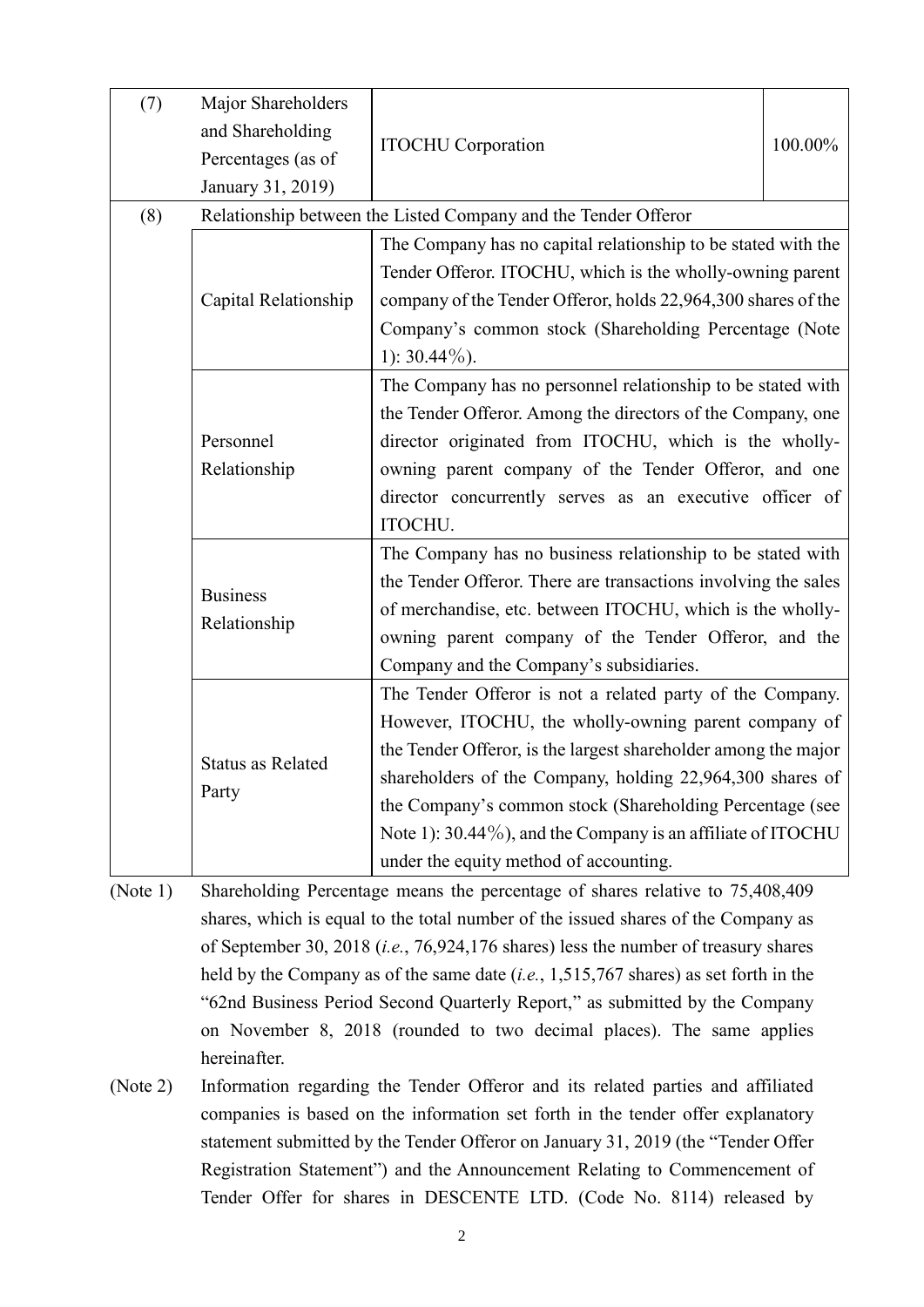ITOCHU and the Tender Offeror on the same date (the "Press Release"; together with the Tender Offer Registration Statement, the "Tender Offer Documents").

2. Purchase Price

The purchase price is JPY 2,800 per share of the Company's common stock.

- 3. Content of and Background and Reasons for the Opinion Regarding the Tender Offer
- (1) Content of the Opinion

The Company opposes the Tender Offer by the Tender Offeror, which is a wholly-owned subsidiary of ITOCHU, based on the resolution of the Board of Directors' meeting held on February 7, 2019.

Further, in addition to asking that the Company's shareholders do not tender their shares in the Tender Offer, we ask that shareholders that have already tendered their shares promptly cancel any agreements relating to the Tender Offer.

(2) Background of the Opinion

After the Tender Offer was commenced unilaterally and without any prior notice to the Company on January 31, 2019, the Company promptly collected and analyzed the Tender Offer Registration Statement and other information regarding the Tender Offer with the advice and cooperation of our financial advisor, Mitsubishi UFJ Morgan Stanley Securities Co., Ltd., and our legal advisor, Mori Hamada & Matsumoto, from the perspective of securing the Company's corporate value and the common interests of its shareholders, and had sincere discussions in Board of Directors' meetings and on other occasions.

Further, the Company's four independent directors and statutory auditors as prescribed by the Tokyo Stock Exchange, comprising two outside directors and two outside statutory auditors, had discussions separately from the Board of Directors and only among the outside directors and the outside statutory auditors, and sincerely considered the Tender Offer from a perspective that is independent from ITOCHU and the Tender Offeror ("Tender Offerors") and the Company, including whether that would contribute to the corporate value of the Company and the common interests of its shareholders.

As a result, at the Board of Directors' meeting held on February 7, 2019, it was resolved to oppose the Tender Offer and to request that the Company's shareholders do not tender their shares to the Tender Offer because, as stated in "(3) Reasons for the Opinion" below, not only would that not enhance the Company's corporate value or the common interests of its shareholders, but there is significant risk that it would damage them. In making the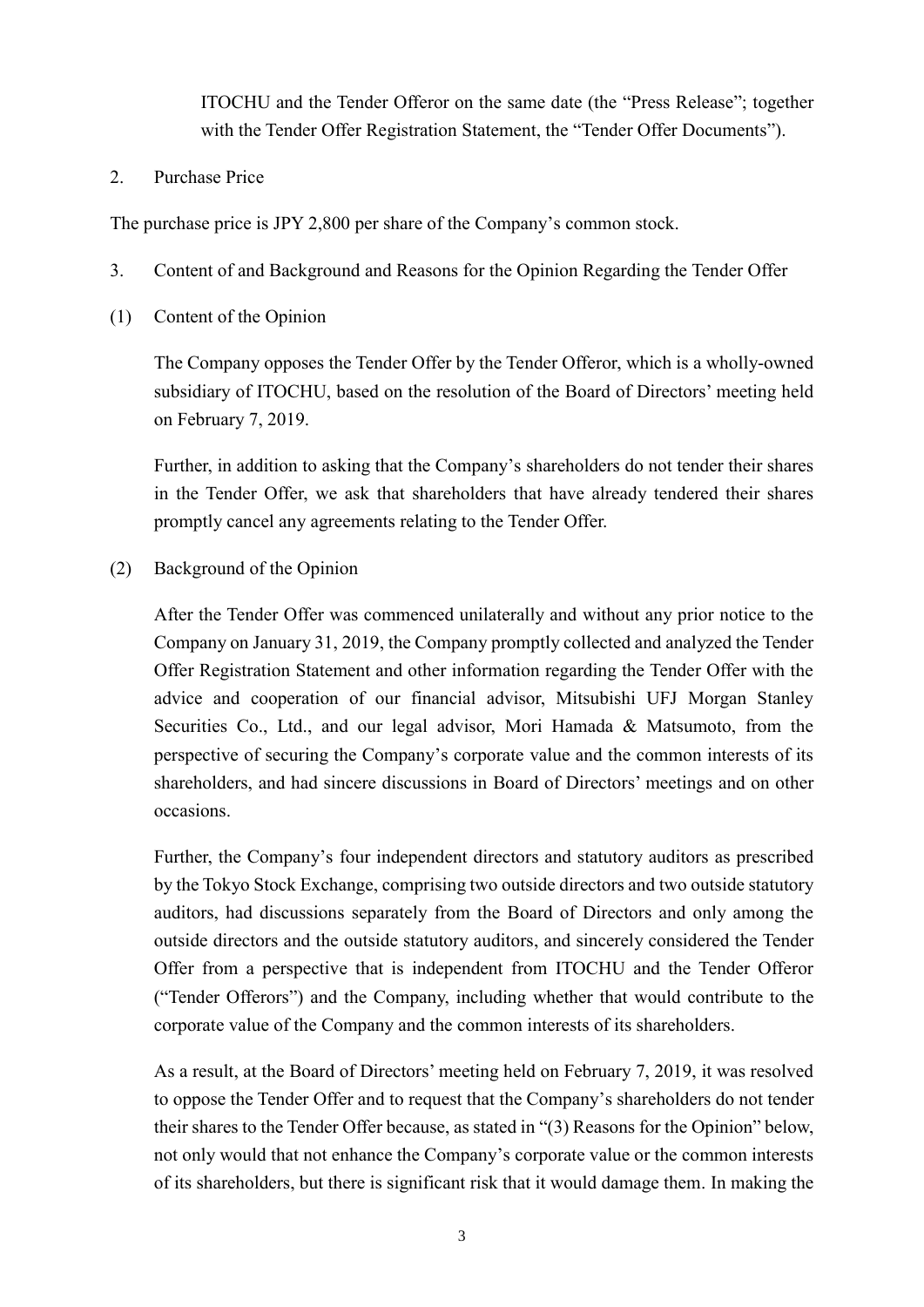resolution, the Board of Directors judged that, although the Tender Offer formally proposes a price with a certain premium, there is a limitation on the number of shares to be purchased and it enables ITOCHU to obtain substantial control of the Company for the minimum amount of capital, and causes the other shareholders to bear the risk associated with ITOCHU controlling the Company's management. The resolution was unanimously passed by eight directors and three statutory auditors, excluding (i) Director Motonari Shimizu, a director dispatched from ITOCHU who was absent from the meeting due to a possible conflict of interest with the Company regarding the Tender Offer and (ii) Director Ichiro Nakamura who originated from ITOCHU, who attended the meeting but withheld his opinion,

#### (3) Reasons for the Opinion

According to the Tender Offer Documents, Tender Offerors state that the Tender Offer will be conducted for the purpose of, among other things, reforming the Company's management structure because there are issues with the Company's management structure and management policy, including its corporate governance system.

However, the Company believes that the Tender Offer will damage the Company's corporate value and infringe upon the common interests of its shareholders.

Specifically, in the Tender Offer, although the Tender Offer Price represents a certain premium over the most recent market price, there is a limitation on the number of shares to be purchased (7,210,000 shares; Shareholding Percentage: 9.56%), so this is no more than a guarantee that only a limited number of shares will be sold at the above Tender Offer Price. This means that although the Tender Offer formally sets a Tender Offer Price that represents a premium, it actually enables ITOCHU to obtain substantial control of the Company for the minimum amount of capital through coercive measures, and causes the other shareholders to bear the risk associated with ITOCHU controlling the Company's management (see (i) below).

If Tender Offerors obtain substantial control of the Company through the Tender Offer, there is a danger that the Company will be managed in a way that prioritizes the ITOCHU Group's interests over the Company's corporate value and the common interests of its shareholders (see (ii) below). Further, the checking of conflicts of interest with ITOCHU would not be in effect, and it would be difficult to maintain and construct a corporate governance structure that considers the common interests of the shareholders (see (iii) below).

In addition, the Tender Offer Documents contain many material factual errors and misleading statements, and we believe that the Tender Offer is an insincere proposal made based on inappropriate information disclosure (see (iv) below).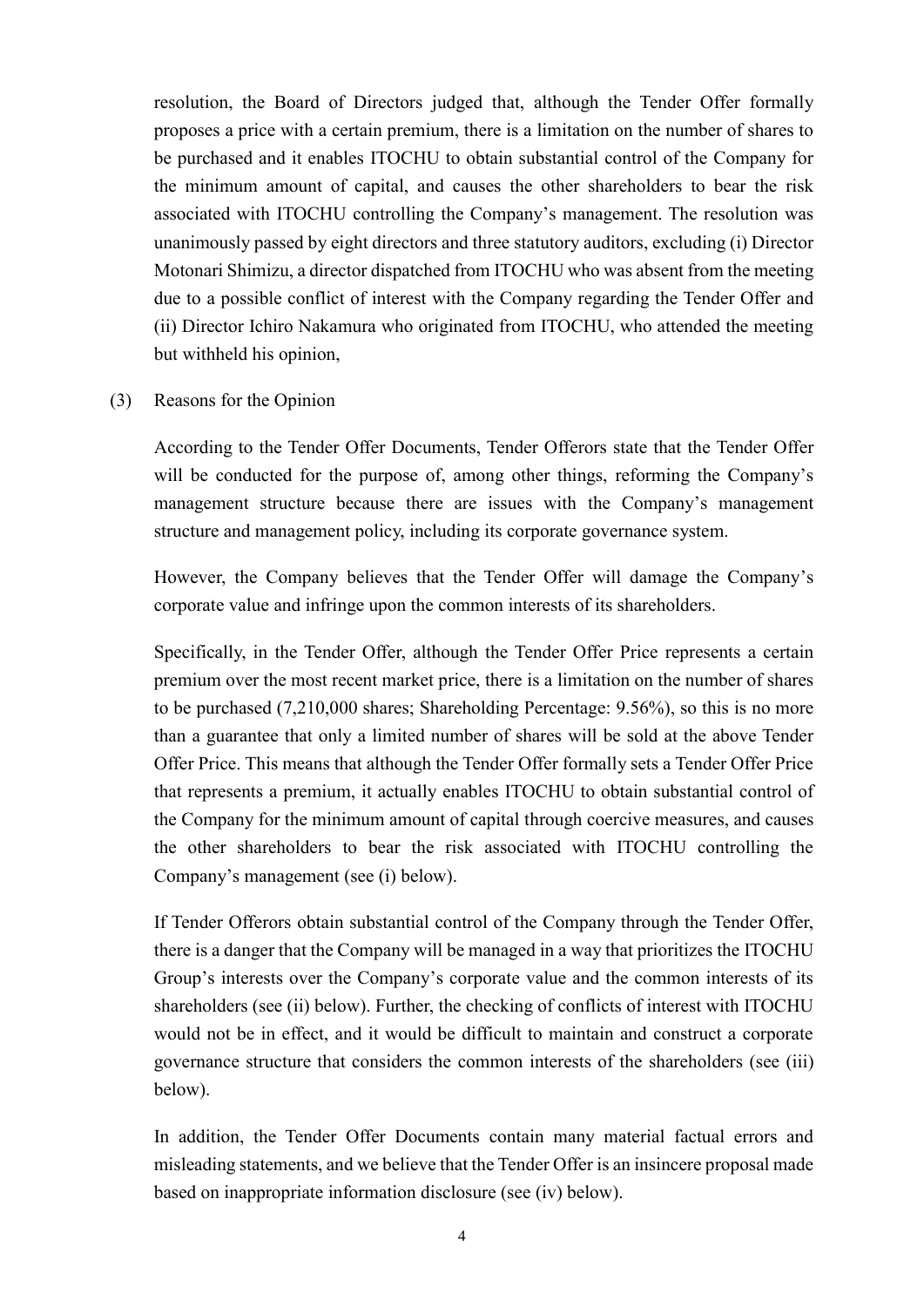Upon the expression of the opinion stated in this Notice, the Company's Board of Directors obtained the opinion from its two outside directors and two outside statutory auditors who are independent from Tender Offerors and the Company that, as set forth in this Notice, expressing our opposition to the Tender Offer is appropriate from the perspective of the Company's corporate value and the common interests of its shareholders (see (v) below).

Explanations of each point are set forth below.

### **(i) The Tender Offer uses Coercive Measures to Cause General Shareholders to Bear the Risk of Itochu's Management of the Company Without Offering Proper Benefit**

The Tender Offer Price for the Tender Offer is to be the most recent market price plus a certain premium.

However, there is a limitation on the number of shares to be purchased in the Tender Offer, and the number of shares to be purchased is limited to a maximum of 7,210,000 shares (Shareholding Percentage: 9.56%). Shares in excess of that number will not be purchased, and settlement will be handled on a pro rata basis. Therefore, there is no guarantee that all the shares tendered will be sold at the Tender Offer Price.

On the other hand, if Tender Offerors come to hold 40.00% of the voting rights of all the shareholders of the Company through the Tender Offer, ITOCHU will obtain substantial control of the Company, in light of the percentage of voting rights exercised at general meetings of shareholders (87.35% at the Annual General Meeting of Shareholders held in June 2018). ITOCHU stated that it is necessary to proceed with the change to the management structure with the support of other shareholders of the Company (page 3 of the Tender Offer Registration Statement), that ITOCHU intends to have discussions with the Company (page 9 of the Tender Offer Registration Statement), and that ITOCHU does not intend to make the Company a subsidiary at this point (page 8 of the Tender Offer Registration Statement). However, as detailed below (see (ii)B(a) below), ITOCHU has demanded that the Company implement policies that prioritize the interests of the ITOCHU Group. In addition, in light of this aggressive measure of unilaterally commencing a Tender Offer without giving any prior notice and at this point in time, which is immediately before the record date for exercising voting rights (the last day of March) at the Annual General Meeting of Shareholders to be held in June of this year, the Company judges that the purpose of the Tender Offer is for Tender Offerors to obtain substantial control of the Company for the minimum amount of capital, using the Tender Offer as a coercive measures by setting a limitation on the number of shares to be purchased, and to implement changes to the management structure and the management policy that are in line with the will of Tender Offerors.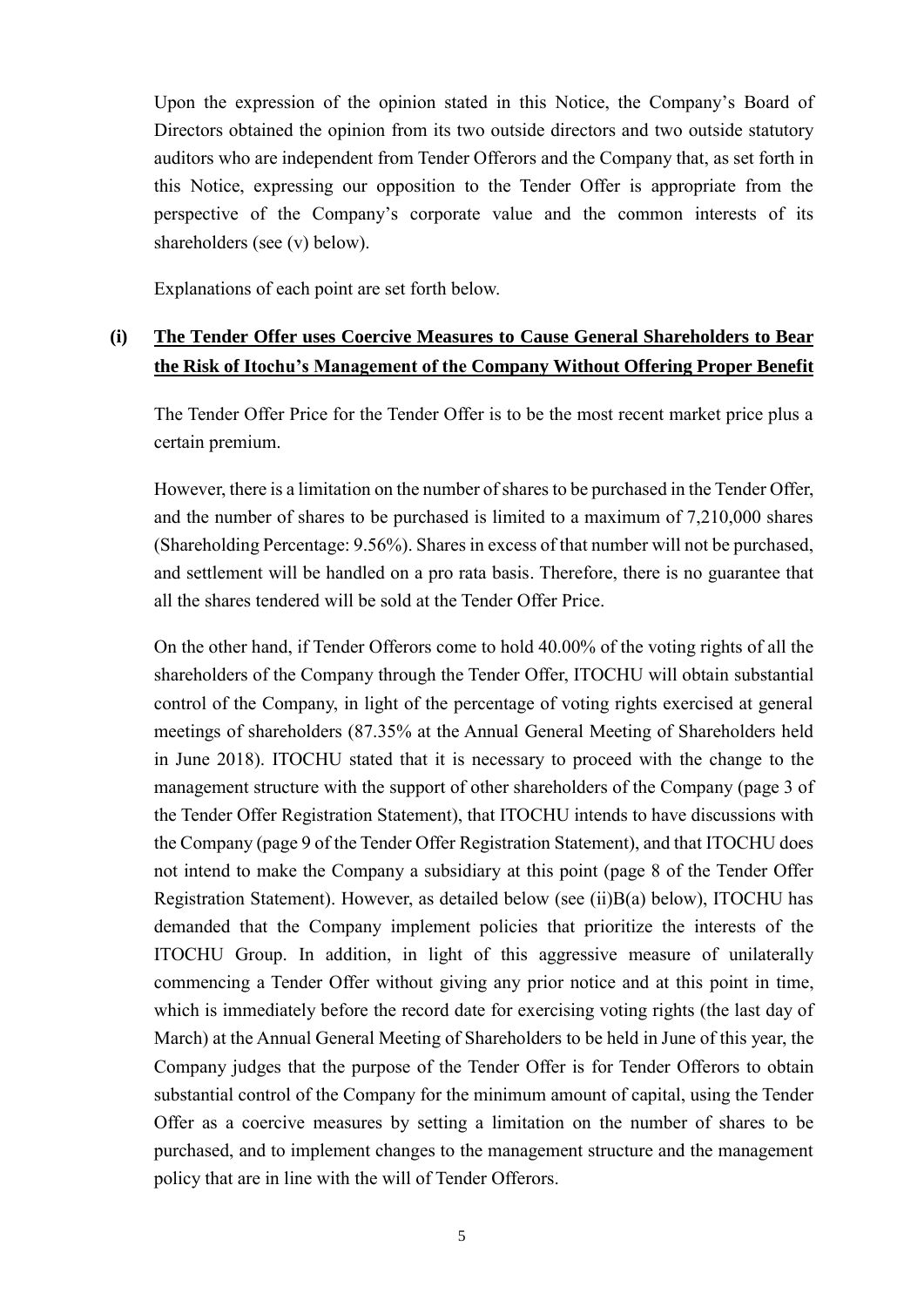In this way, through the Tender Offer, while the shareholders will have the opportunity to sell a limited number of shares for a price that represents a certain premium, after that they will continue to hold the remaining majority of shares and will bear the risk of ITOCHU's management of the Company as it will have obtained substantial control of the Company. Therefore, after the Tender Offer, the shareholders would be exposed to the risk of the Company being operated in a way that prioritizes the interests of the ITOCHU Group, under a situation where the checking function regarding conflicts of interest with ITOCHU would have been lost, and it would be difficult to establish a corporate governance structure for the common interests of the shareholders. We judge that the Tender Offer does not offer proper benefits that are appropriate for that significant risk.

# **(ii) While the Performance of the Company's Current Management is Regarded Highly, There is a High Possibility That After the Tender Offer the Company Will be Operated so That the Itochu Group's Interests are Prioritized, and the Company's Corporate Value is Damaged**

A. Expansion of the Company's Operating Results Under the Current Management Structure

As also stated in the Tender Offer Documents, ITOCHU dispatched the representative director and president to the Company for 19 years, from 1994 until 2013. However, when the representative director and president dispatched from ITOCHU stepped down in June 2013, we shifted to a management structure whereby the representative director and president was a person without an interest in ITOCHU.

Since this change in the management structure, the Company's management has steadily improved its performance, so that we are proud to be highly regarded by our shareholders and the capital markets.

(a) Steady Improvement in Performance

As Tender Offerors states in the Tender Offer Documents, the Company's consolidated net sales and ordinary income for the fiscal year ending March 31, 2019 are forecast to have increased by approximately 1.6 and 1.8 times respectively when compared to the fiscal year ending March 31, 2013.

From the perspective of regional segments, the Company's South Korea business, which is a major source of revenue, is developing steadily, and in addition, regarding the China business, the amount of the consolidated net sales to Chinese customers plus the net sales to Chinese customers of joint venture companies that are affiliates of the Company under the equity method of accounting (deducting net sales to the joint venture from the Company's consolidated group) is expected to increase by approximately 4.1 times from JPY 6.4 billion to JPY 26 billion from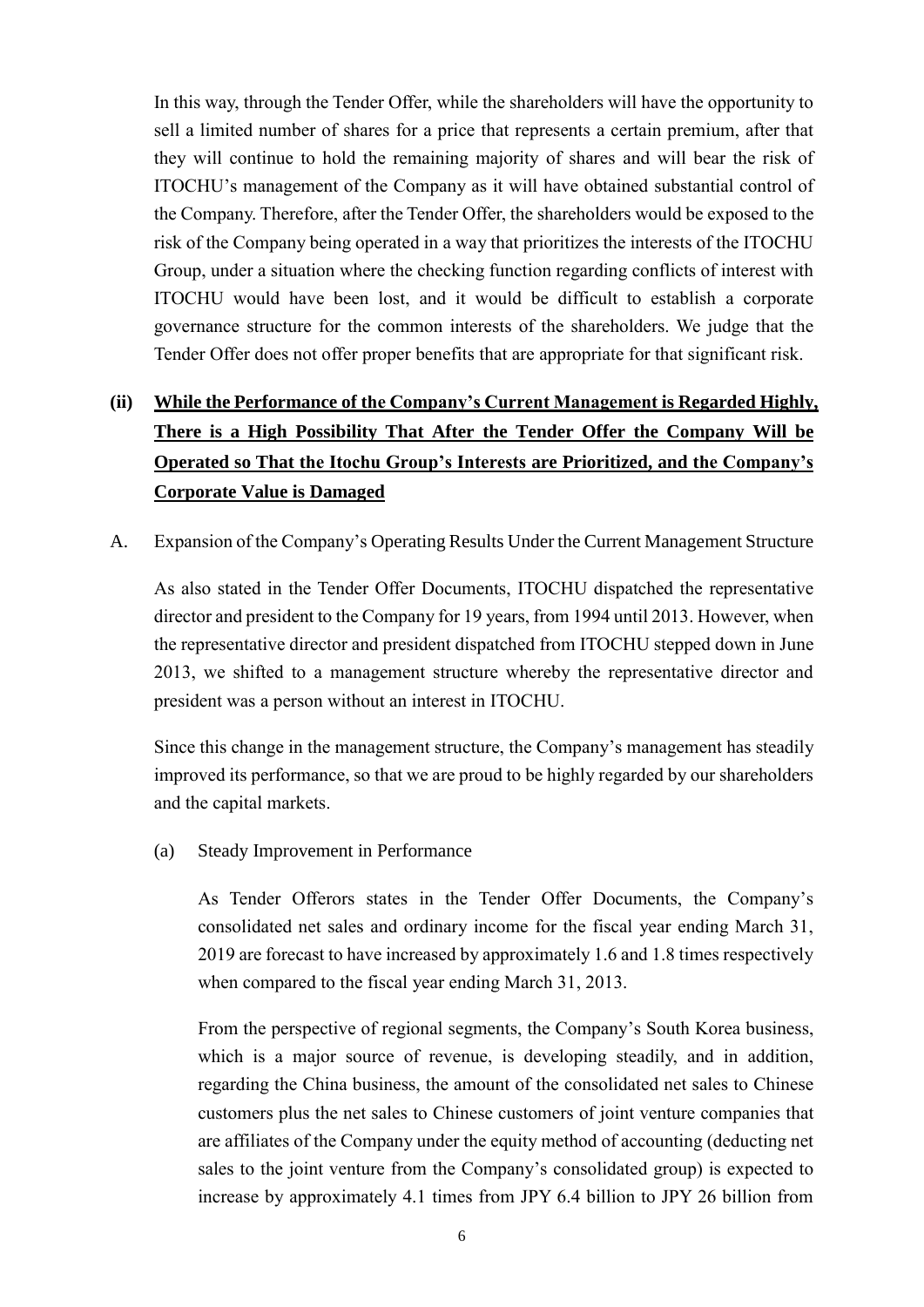the fiscal year ended March 31, 2013 to the fiscal year ending March 31, 2019, making China the third pillar, after South Korea and Japan.

From the perspective of brands, consolidated net sales for the house brand Descente are forecast to increase by approximately 3.2 times from JPY 20 billion to JPY 64.5 billion from the fiscal year ended March 31, 2013 to the fiscal year ending March 31, 2019, and the five primary brands of the Company (Descente, Le Coq Sportif, Arena, Munsingwear, and Umbro), including the brands held under regional restrictions, are expected to make up 90% of the consolidated net sales of the Company for the fiscal year ending March 31, 2019, demonstrating that the Company has built a strong business foundation that is not reliant on licensing.

#### (b) Increase in Corporate Value, Including Steady Rise in the Stock Price

In the period from June 19, 2013, when the above changes to the management structure occurred, to January 30, 2019, which is one business day before the Tender Offer was announced, against the backdrop of the steady management achievements described in (a) above, the Company's stock price roughly tripled in value, and the total shareholder return ("TSR") in that same period reached 205.2%. Considering that the rate of increase of the TOPIX and the TSR in that period were only 1.4 times and 57.0%, respectively, the Company believes that those figures are seen as the achievement of an extremely high shareholder return. In addition, the dividends per share of the Company have continually increased from 8 yen in the fiscal year ended March 31, 2013 to a record high of 26 yen forecast for the fiscal year ending March 31, 2019, and the Company has been managed with a strong awareness of the common interests of the shareholders.

#### (c) Consideration of Measures to Further Enhance the Corporate Value

Naturally, the Company is never satisfied with the current situation notwithstanding the steady business performance to date, and has continuously implemented, and considered measures to further enhance its corporate value, such as establishing R&D centers in Japan and South Korea this fiscal year for the purpose of further reinforcing the Company's ability to develop products, which are the source of the Company's competitiveness, as well as entering into a comprehensive business alliance agreement with Wacoal Holdings Corp. ("Wacoal"), announced in August 2018, and aiming to expand its business through acquisitions and alliances in the European and U.S. markets. In addition, the Company has established the Digital Marketing Strategy Office under the direct control of the president in response to the rapid progression of digitalization and is actively and powerfully furthering business reforms through digital technology.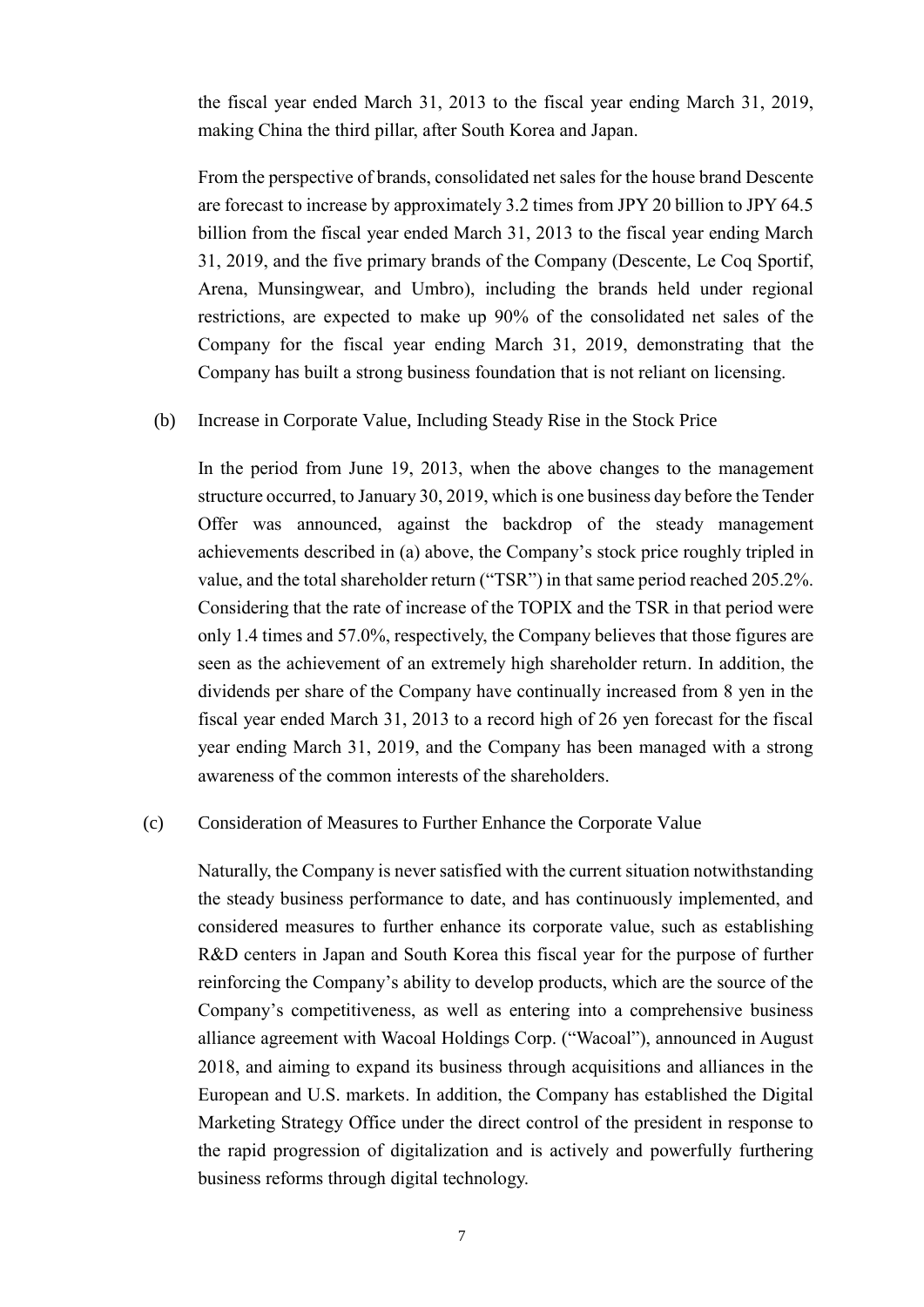#### (d) Stakeholder Trust in the Current Management Team

As a result of the matters detailed in (a) through (c) above, the approval rating of the Company's current management team in the proposal to appoint directors at the Company's Annual General Meeting of Shareholders held in June 2018 was extremely high at approximately 97% for each director, and all of the Company's shareholders are thought to firmly trust the current management team.

B. High Possibility that, after the Tender Offer, ITOCHU's Interests will take Priority and the Company's Interests will be Harmed

As detailed in (ii)A(a) above, since the changes to the management structure in 2013, the Company has increased its performance through autonomous and independent management by the current management team and the employees. However, if ITOCHU obtains substantial control of the Company through the Tender Offer, there are great concerns, as detailed in (a) through (c) below, of the possibility of the Company's management structure and management policy being changed to prioritize the interests of the ITOCHU Group without considering the common interests of the shareholders.

(a) Possibility of Forced Purchases

The Company has been receiving various requests from ITOCHU, which is a business partner and a major shareholder of the Company, regarding the Company's management and business activities.

In particular, before the change to the management structure in 2013, the Company's representative director and president was dispatched from ITOCHU, and those requests were frequently made through direct pressure on the Company's management team and other means. In particular, after establishing target value at ITOCHU in 2011 of 15.0 billion yen p.a. in the amount of purchases by the Company from ITOCHU, those demands further intensified. In 2012, even demands for transactions that could only be deemed as damaging to the relationship of mutual trust with the Company's business partners and contrary to the Company's interests, including the following types of transactions, were frequently made in order to achieve the target value of 15.0 billion yen p.a.

"Middleman (*Toshi*)": ITOCHU acts as intermediary in purchases that the Company carries out directly with business partners, and on the sales slip, the form of transaction is one where ITOCHU purchases from that business partner and sells to the Company

"Replacement (*Tsukekae*)": In purchases carried out by the Company through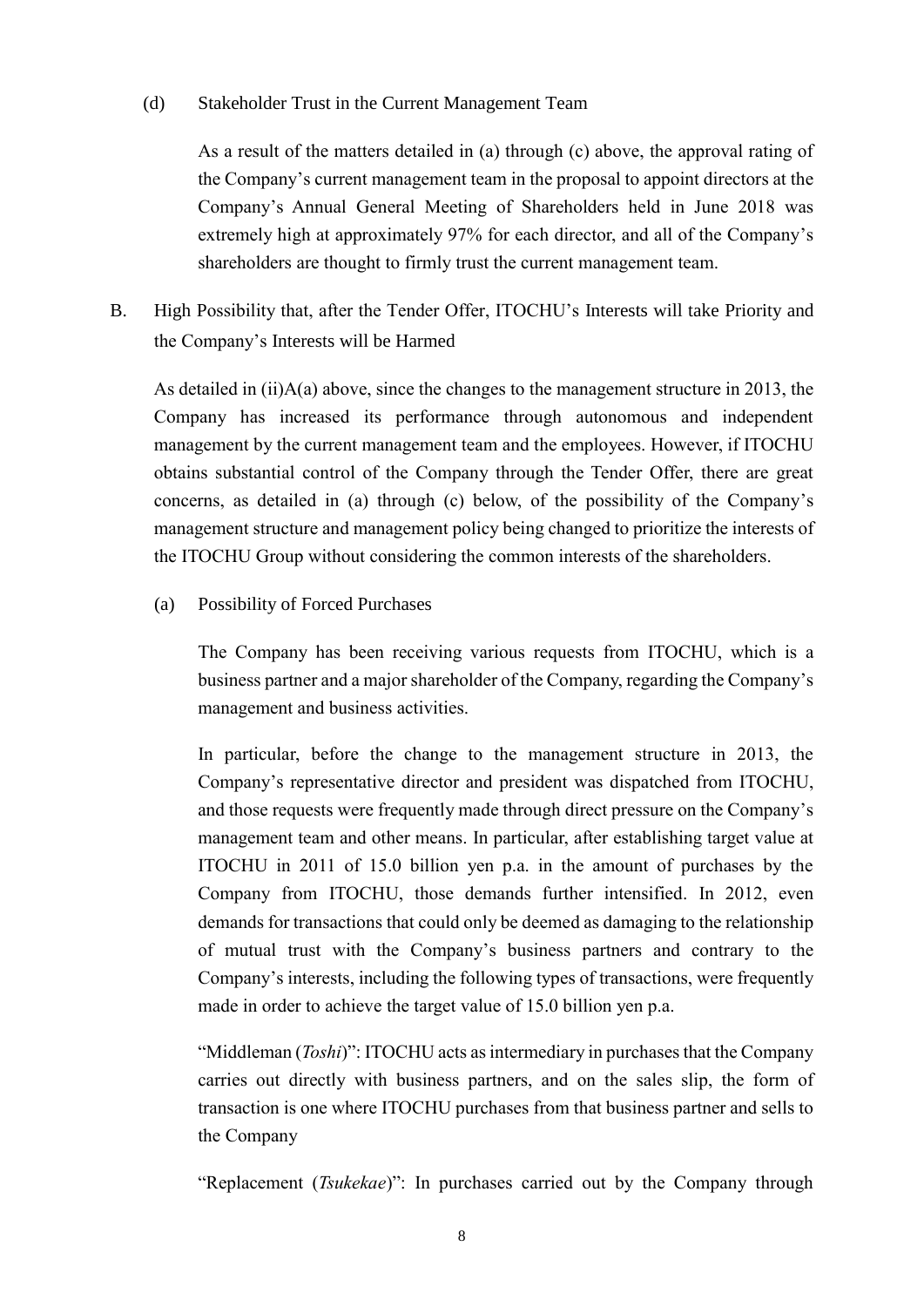another trading company, the purchase is carried out through ITOCHU instead of the trading company

Demands for an increase in those purchases by ITOCHU deviated greatly from the framework of usual business discussions and negotiations, and were not possibly acceptable to the Company. Accordingly, after multiple consultations with ITOCHU beforehand, on February 26, 2013, the Company's Board of Directors decided that the representative director dispatched from ITOCHU should retire at that time and the Company should transition to a new management structure under a new president with no interest in ITOCHU to be approved at the Company's Annual General Meeting of Shareholders in June 2013. The shareholders at that Annual General Meeting of Shareholders approved the proposal and the transition was made to the current management structure. The requests by ITOCHU detailed above were recognized in an inspection by the Company's internal inspection committee established in June 2013, with an outside statutory auditor of the Company as the head of the committee, as causing significant compliance issues, and the cause of that was recognized as being somewhat related to the fact that the Company's directors originated from ITOCHU, which is the Company's largest shareholder and a major business partner.

#### (b) Possible Difficulty of Procurement from Various Routes

If the management structure and management policy is changed in accordance with ITOCHU's intention as a result of the Tender Offer, it might become difficult for the Company to procure products from various routes.

In the relentless competitive environment that surrounds the Company, it is considered essential to create a long-term relationship with suppliers and business partners depending on the product, brand, and region, rather than a business model under which transactions are conducted with specific suppliers and business partners, and to develop, manufacture, and provide highly value-added products in accordance with customer needs.

Therefore, the Company has created long-term relationships with many business partners, and secured suppliers according to the product, brand, and region. In particular, in its overseas business, the Company's performance has expanded through efforts to decentralize risk by selecting business partners for each region and brand and by encouraging competition among business partners to increase transactions and deepen relationships with the Company. The maintenance of procurement routes that consist of various suppliers and business partners supports the foundation of the Company's corporate value, namely *monozukuri* (or dedicated manufacturing), and is extremely important and indispensable to provide products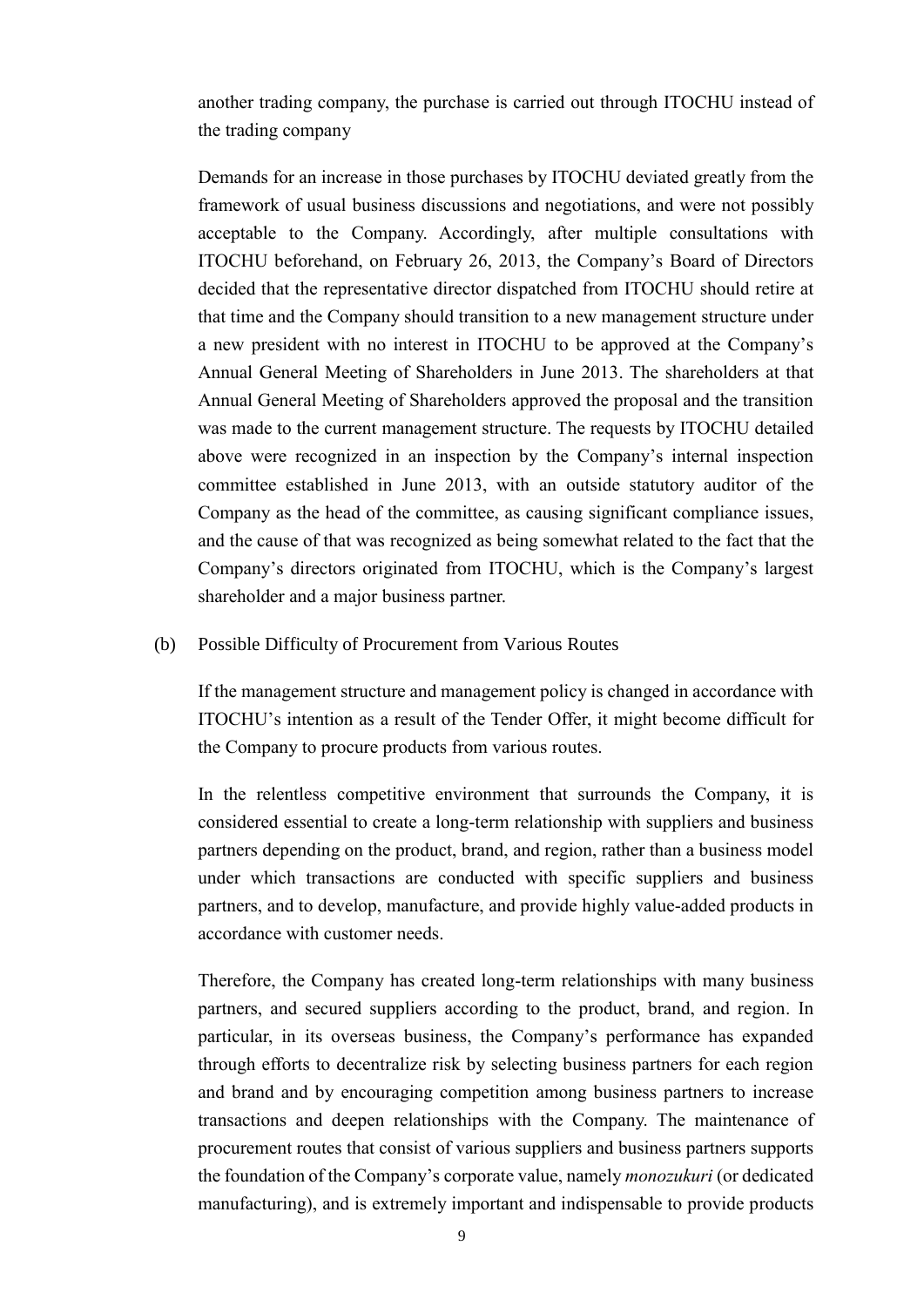that meet the latest needs of customers, to develop advanced products that bring together cutting-edge technology and performance, and to secure constant profitability.

However, if ITOCHU obtains substantial control of the Company's management through the Tender Offer, the relationships with various suppliers and business partners according to product, brand, and region formed by the Company might be destroyed, and it might become impossible to conduct highly value-added transactions at a price with a competitive edge on costs, which are based on those relationships, which might have a material adverse impact on the Company's business. In addition, if the freedom in purchasing is restricted as a result of an increase in purchase transactions with ITOCHU, the development and manufacturing of highly value-added products that meet the customers' needs will also be restricted, and the Company's *monozukuri* abilities, which are its strength, will be lost, and its earnings will be suppressed, which might result in the Company's corporate value being damaged.

(c) Possibility of Destroying Good Relationships with Employees and Business Partners

The Company has built good relationships with its employees and its business partners, and those relationships are an important source of the Company's corporate value.

Specifically, it is believed the Company's good relationships with its employees and its business partners allow the Company to develop and manufacture highly value-added products that meet the needs of customers, and to demonstrate the Company's abilities with *monozukuri*, which is its strength. Further, the free and easy disposition without being under the control of a specific trading company, including ITOCHU, is considered essential for many employees to demonstrate their creativity in *monozukuri*. In addition, it is considered indispensable for the Company to cooperate and build long-term relationships with its business partners, as detailed in (b) above, and to develop, manufacture, and provide highly valueadded products that meet customer needs.

In this way, if ITOCHU obtains substantial control of the Company through the Tender Offer, the source of the Company's corporate value—namely, the relationships with its employees, business partners, and other stakeholders—is likely to be materially and adversely affected, and the Company's corporate value might be extensively damaged. In fact, after the announcement of the Tender Offer, many employees and business partners expressed concern over the possibility of ITOCHU exercising improper influence on the Company's management.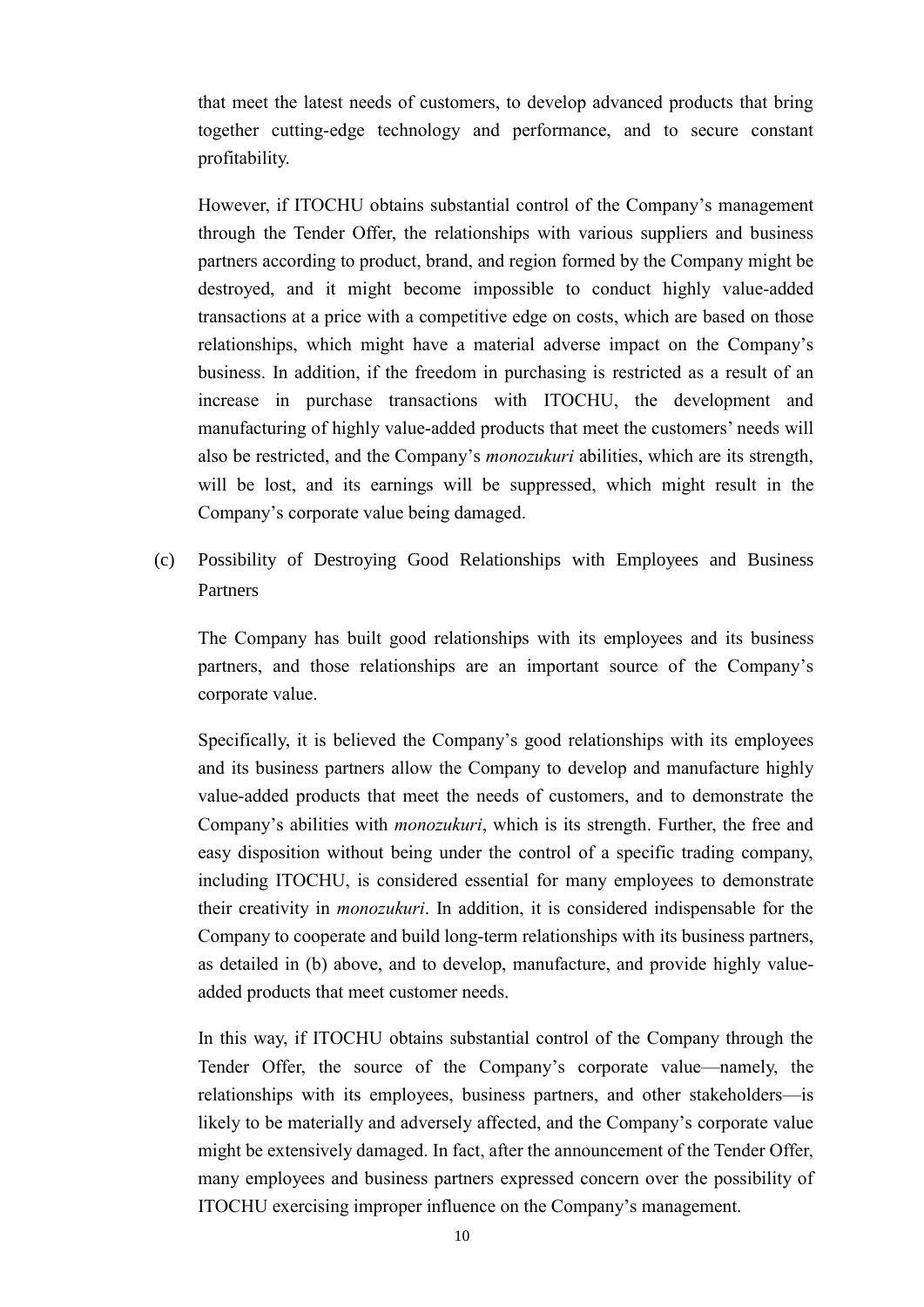# **(iii) Difficulty of Establishing Corporate Governance System for the Common Interests of the Shareholders after the Tender Offer**

A. Maintenance and Reinforcement by the Company of a Corporate Governance System that Considers the Common Interests of the Shareholders

After the representative director and president dispatched from ITOCHU retired and the transition was made to the current management team in 2013, the Company pursued a system of management with the intention of enhancing the Company's corporate value and the common interests of the shareholders, and adopted a Board of Directors structure that includes two independent outside directors, and established a nominating committee and a compensation committee that are not statutorily mandatory, with the aim of improving corporate governance including the management's supervisory function.

As a result, when the Company received proposals from ITOCHU regarding management policies, which the Company considered to be improper demands that put an emphasis on the interests of ITOCHU Group rather than the Company, the Company refused those demands and continued to manage in the interest of the Company and the common interests of the shareholders. In the Tender Offer Documents, Tender Offerors shared the criticism that the Company has yet to demonstrate that it has an intention to sincerely consider ITOCHU's requests, but the Company has concluded that its current management structure has enabled the Company to respond appropriately to ITOCHU's improper demands from a free and unbiased stance and from the perspective of the common interests of the shareholders.

B. Difficulty of Achieving Checks and Balances Function Against Conflicts of Interest with ITOCHU after the Tender Offer

In the Tender Offer Documents, Tender Offerors state that if the Tender Offer is successfully completed, it plans to change the Company's management structure and to propose at the Company's shareholders meeting to appoint two new directors from the Company and two directors from ITOCHU, and two outside directors who are independent from Tender Offerors and the Company. Further, Tender Offerors stated that it is necessary to proceed with the change to the management structure with the support of other shareholders of the Company (page 3 of the Tender Offer Registration Statement), and intends to have discussions with the Company (page 9 of the Tender Offer Registration Statement), but does not intend to make the Company a subsidiary at this point (page 8 of the Tender Offer Registration Statement).

However, as detailed above, the purpose of the Tender Offer is for ITOCHU to obtain substantial control of the Company through the coercive measure of a tender offer with a limitation on the number of shares to be purchased, and to change the management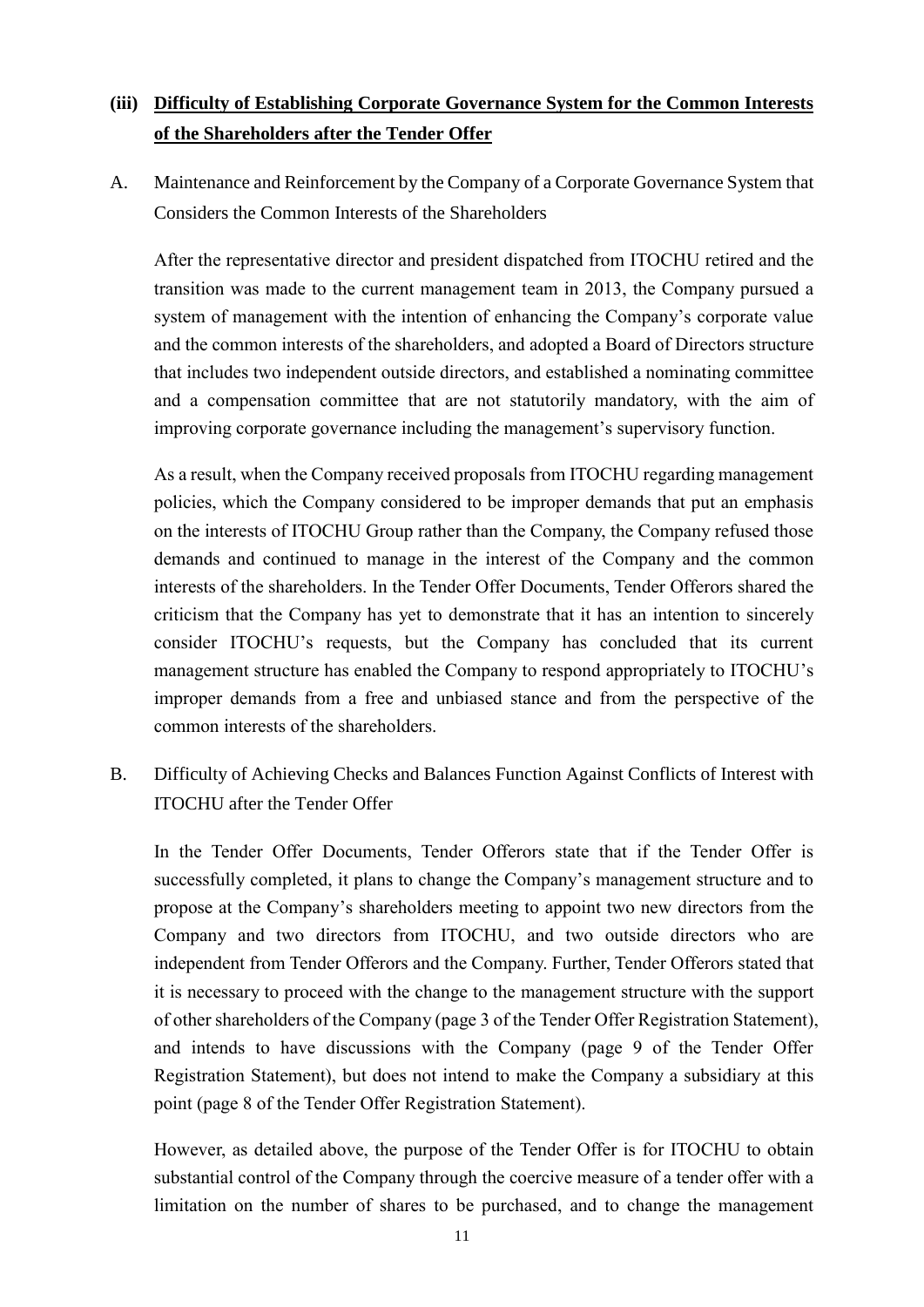structure and the management policy to align with ITOCHU's own intentions. As stated in (ii)B(a) above, taking into consideration the fact that ITOCHU has made demands to the Company to implement policies that prioritize the interests of ITOCHU Group, if ITOCHU obtains substantial control of the Company through the Tender Offer, it has been concluded that it is highly likely that the Board of Directors and other supervisory bodies that should carry out the checks and balances function in response to ITOCHU's conflicts of interest will fall into dysfunction.

C. Possibility of Inhibiting Further Reforms of the Company's Corporate Governance System

As detailed in (iii)A above, the Company has improved its corporate governance system including the management supervisory functions by adopting, among other things, a Board of Directors structure that includes two independent outside directors. In addition, the Company has been considering a more effective management structure to further reinforce its corporate governance. As a result, the Company intends to substantially reinforce the supervisory function of the Board of Directors by reforming the Company's management structure and making the majority of its directors independent outside directors from the perspective of making the corporate governance system including management supervisory functions more advanced and transparent. Specifically, the Company intends to appoint one executive director and four independent outside directors, and it will make a proposal at a meeting of shareholders of the Company on the appointment of those directors.

The Company believes that such reform of the corporate governance system will make it possible to further improve the checks and balances function regarding conflicts of interest with ITOCHU and to create a corporate governance system that contributes to the common interests of the shareholders. The details of that reform are scheduled to be announced once they have been determined.

# **(iv) The Tender Offer is an Insincere Proposal Conducted through Inappropriate Information Disclosure**

A. The Indications by Tender Offerors with respect to the Company's Management Issues Constitute Factual Errors or Misleading Statements That Distort the Facts

Tender Offerors indicated in the Tender Offer Documents that the Company has the following management issues: (a) excessive dependence on the South Korean business, (b) weakness of its corporate governance system, and (c) the possibility of the current management disregarding employees.

However, as explained below, those indications by Tender Offerors are based on factual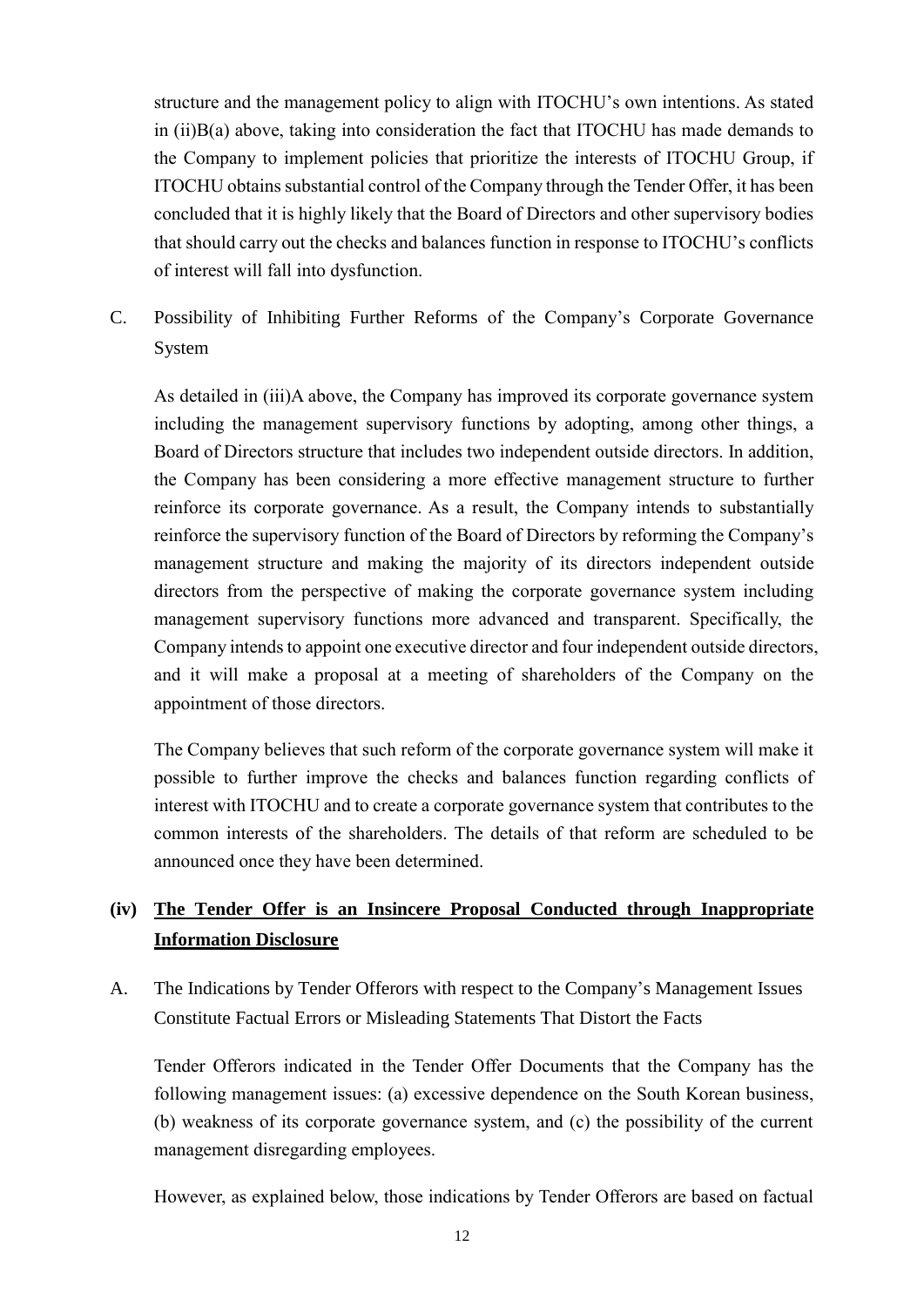errors or constitute misleading statements that distort the facts.

(1) The Indication of Excessive Dependence on the South Korean Business

ITOCHU indicated in the Tender Offer Documents that the Company excessively depends on the South Korean business and it presumes the Japan business is actually in a state that is close to an operational deficit.

However, since the Company spun off DESCENTE JAPAN LTD., which specializes in the Japan business, a system to provide the right items at the right time has been established and business efficiency is improving, and by creating hits with highly value-added products such as Mizusawa Down, the Japan business has seen significantly improved profitability over the past few years, and DESCENTE JAPAN LTD. recorded for the fiscal year ended March 2018, which was the first fiscal year after the spin-off, net sales of JPY 50,693 million, ordinary income of JPY 932 million, and net profit of JPY 962 million (after payment of royalties to the Company). Further, in other areas, operating results in China in particular have been rapidly expanding, as shown in  $(ii)A(a)$  above, and the China business is growing to become the third pillar after South Korea and Japan. Hence, this indication by ITOCHU is contrary to the facts.

Tender Offerors also indicated in the Tender Offer Documents that even though ITOCHU and a director of the Company dispatched from ITOCHU raised issues regarding the Company's business strategy and demanded that the Company reconsider its business policy, the Company has not sincerely considered that demand. However, the Company has given explanations of various operating results and had discussions with ITOCHU as a major shareholder, while giving due consideration to the equal and fair treatment of its shareholders, so that indication is also contrary to the facts. The Company intends to sincerely consider the specific issues raised by ITOCHU and other shareholders, but at the same time, it is our understanding that the decision of whether to accept a proposal from a specific shareholder must be made from the perspective of the corporate value of the Company and the common interests of its shareholders.

#### (2) Weakness of the Corporate Governance System

Tender Offerors indicated in the Tender Offer Documents that there is a material problem in the Company's corporate governance system because (i) there was not sufficient deliberation at the meeting of the Board of Directors at the time of the execution of a comprehensive business alliance agreement between Wacoal and the Company, (ii) the directors in charge and the statutory auditors of the Company insincerely dealt with the request for the inspection and copying of the shareholder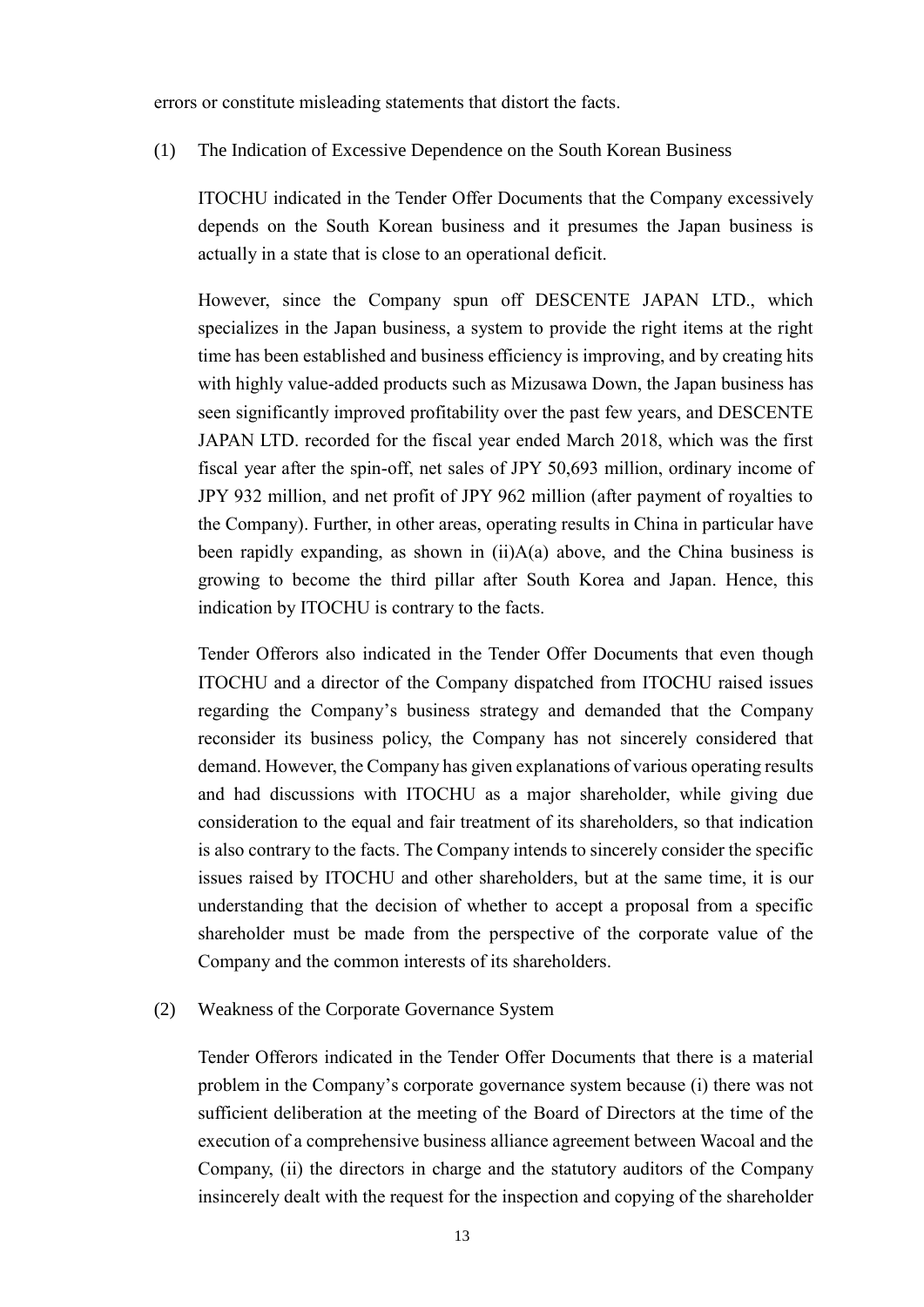register made by ITOCHU to the Company, and (iii) there is a possibility that the contents of dialogue between the Company and its shareholders were leaked, and that even though ITOCHU and a director dispatched from ITOCHU raised specific issues with respect to those points with the current management and statutory auditors of the Company, they did not show an attitude to sincerely consider those raised issues and points.

However, the Company sufficiently deliberated on the business alliance with Wacoal mentioned in (i) above after providing lawful and appropriate information to all of the directors at a meeting of the Board of Directors. In this regard, the assumed facts in that indication by Tender Offerors are erroneous in the first place. Further, with respect to the request to inspect and copy the shareholder register mentioned in (ii) above, the Company has lawfully and appropriately dealt with and responded to that request in accordance with laws and regulations and the Company's internal rules, and there is no violation of laws or regulations or the internal rules of the Company or any other impropriety in the Company's responses. Further, with respect to (iii) above, not only is the relevance with the corporate governance system unclear, but in the first place, that indication by Tender Offerors is nothing more than a unilateral assertion based on speculation without any objective grounds. Hence, those indications by Tender Offerors in the Tender Offer Documents are either contrary to the facts or mislead the shareholders, and providing that information to the shareholders is in itself extremely insincere.

Further, the Company deliberated on each of the above indications by ITOCHU on each occasion at a meeting of the Board of Directors that was attended by outside directors and outside statutory auditors who are independent from Tender Offerors and the Company and it was confirmed that there is no problem with the Company's response. In fact, the Board of Directors of the Company, including the outside directors and outside statutory auditors, expressed an opinion opposing the unreasonable requests to the Company by ITOCHU and the director of the Company dispatched from ITOCHU.

#### (3) Regarding the Possibility of the Current Management Disregarding Employees

Tender Offerors state that it was informed by the Company that the Company was discussing the privatization of the Company (the "Privatization") with a certain investment fund, and asserts that the Company would bear a large amount of debts as a result of the Privatization and the financial status of the Company would become extremely unstable if the Privatization is carried out, so the current management is disregarding the employees of the Company.

However, the Company is only conducting a preliminary consideration of the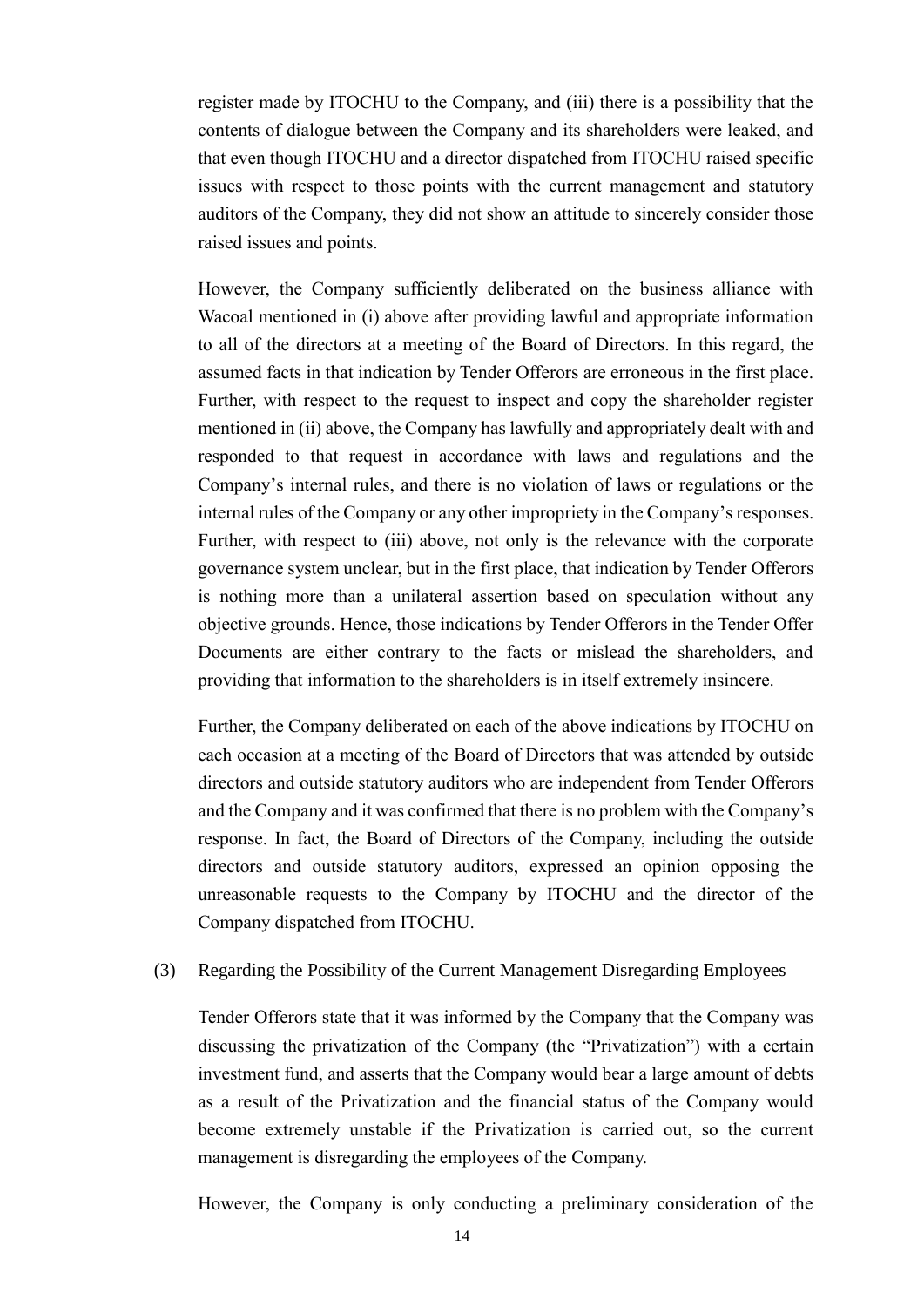Privatization as part of its consideration of multiple strategic measures aimed at maximizing the Company's corporate value, and it has not reached a stage where it would consider the amount of debt or other specific terms of the transaction. Even if the Company were to conduct a transaction such as the Privatization, it would be based on an assumption that the Company would incur debt only to a reasonable extent that could be sufficiently repaid out of the Company's cash flow in light of the Company's financial status.

In the first place, as explained in  $(ii)B(c)$  above, the Company's management places great importance on having a good relationship with its employees, so they can maximize their capabilities, which are the source of the Company's corporate value, to develop, manufacture, and create highly value-added products that meet the needs of customers, and the Company's management has actually built a good relationship with its employees.

Hence, this assertion by Tender Offerors is contrary to the facts and is extremely misleading, and the Company believes its contents could even be considered extremely arbitrary and malicious.

B. Each of the Management Measures Raised by ITOCHU has Already Been Implemented by the Company or Would Have an Uncertain Effect

Tender Offerors raise measures it is considering taking after completion of the Tender Offer by Tender Offerors in the Tender Offer Documents (pages 8–9 of the Tender Offer Registration Statement).

However, as explained below, each of those measures constitute either measures that have already been taken by the Company or measures that have an uncertain effect.

(a) "Improvement of Marketing Operations Through Organizational Reform" of the Japan Business

The Company established DESCENTE JAPAN LTD. in September 2016, and a new system in which the Company is the Global Headquarters was launched in April 2017, and we have already seen improved efficiency as a result of splitting the group management in the Global Headquarters and the Japan business. DESCENTE JAPAN LTD., which is in charge of the Japan business, recorded for the fiscal year ended March 2018, which was the first fiscal year after the spin-off, net sales of JPY 50,693 million, ordinary income of JPY 932 million, and net profit of JPY 962 million (after payment of royalties to the Company). Even following that, the Company has constantly reviewed matters such as work sharing between the Company and DESCENTE JAPAN LTD., and efficiency is continuing to improve.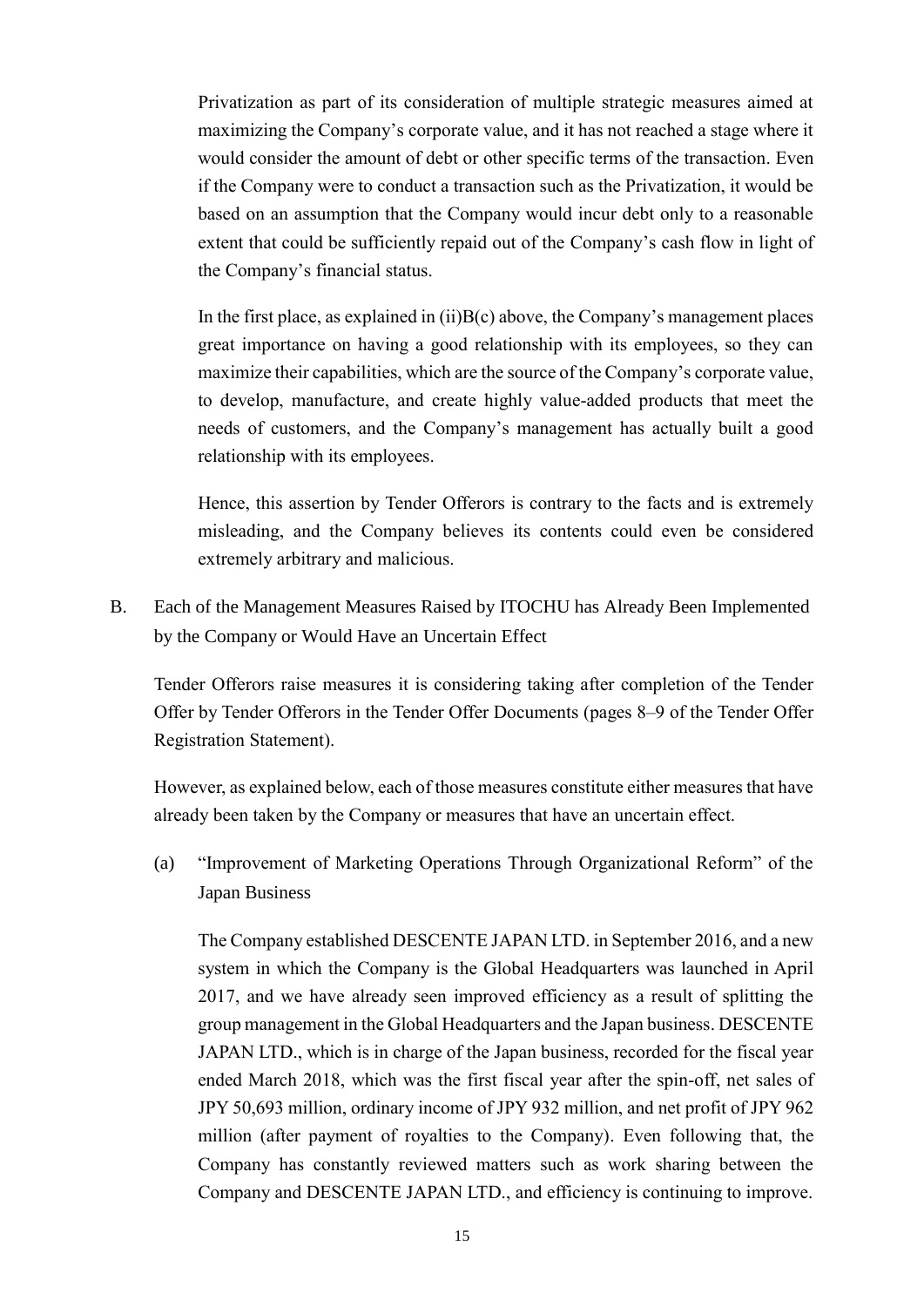(b) "Conversion from the Current Business Model Mainly Consisting of Wholesaling Centering on Sports Chain Stores and Department Stores" of the Japan Business

The Company incorporated the promotion of opening self-managed stores including directly managed stores as a measure in the Three-Year Medium Term Management Plan (Compass 2018) where the first fiscal year is the fiscal year ended March 2017 and the last fiscal year is the fiscal year ending March 2019 and that was published on May 10, 2016 (the "Company Medium-Term Management Plan"). The Company has already achieved considerable results by, for example, proceeding with the opening of directly managed stores such as opening seven "DESCENTE BLANC" stores, which are directly managed lifestyle proposal stores, and expanding the number of self-managed shop-in-shop type stores in existing retail distribution stores, so the Company is already proceeding with a "conversion from the current business model mainly consisting of wholesaling centering on sports chain stores and department stores." The Company has also already implemented measures related to strengthening EC (electronic commerce) by, for example, establishing a Digital Marketing Strategy Office that is under the direct control of the President and creating an organization that specializes in EC, and also making EC an important area of cooperation in the comprehensive business alliance with Wacoal that was announced by the Company on August 30, 2018.

(c) "Strengthening the China Business by Accelerating the Development of the China Market"

With respect to the Company's China business, as explained in (ii)A(a) above, China is growing to become the third pillar after South Korea and Japan. With respect to the DESCENTE brand in particular, the number of directly managed stores in China has surpassed 100 stores in around two years since development started, and the Company has managed to acquire a position in China as a highvalue-added sports brand.

Even though the Company's China business is centered on equity-method affiliates that are mainly joint ventures and in terms of accounting their sales are not consolidated with the Company, the Company has been able to incorporate sufficient profits through equity in gains of affiliates, and it is planned that the China business will grow in the future.

(d) "Sustainable Growth of the South Korean Business"

The Company is continuing to expand its business in South Korea by, for example, opening new types of stores with an aim to expand its customer base in South Korea and strengthening the Company's shoe business by establishing an R&D center.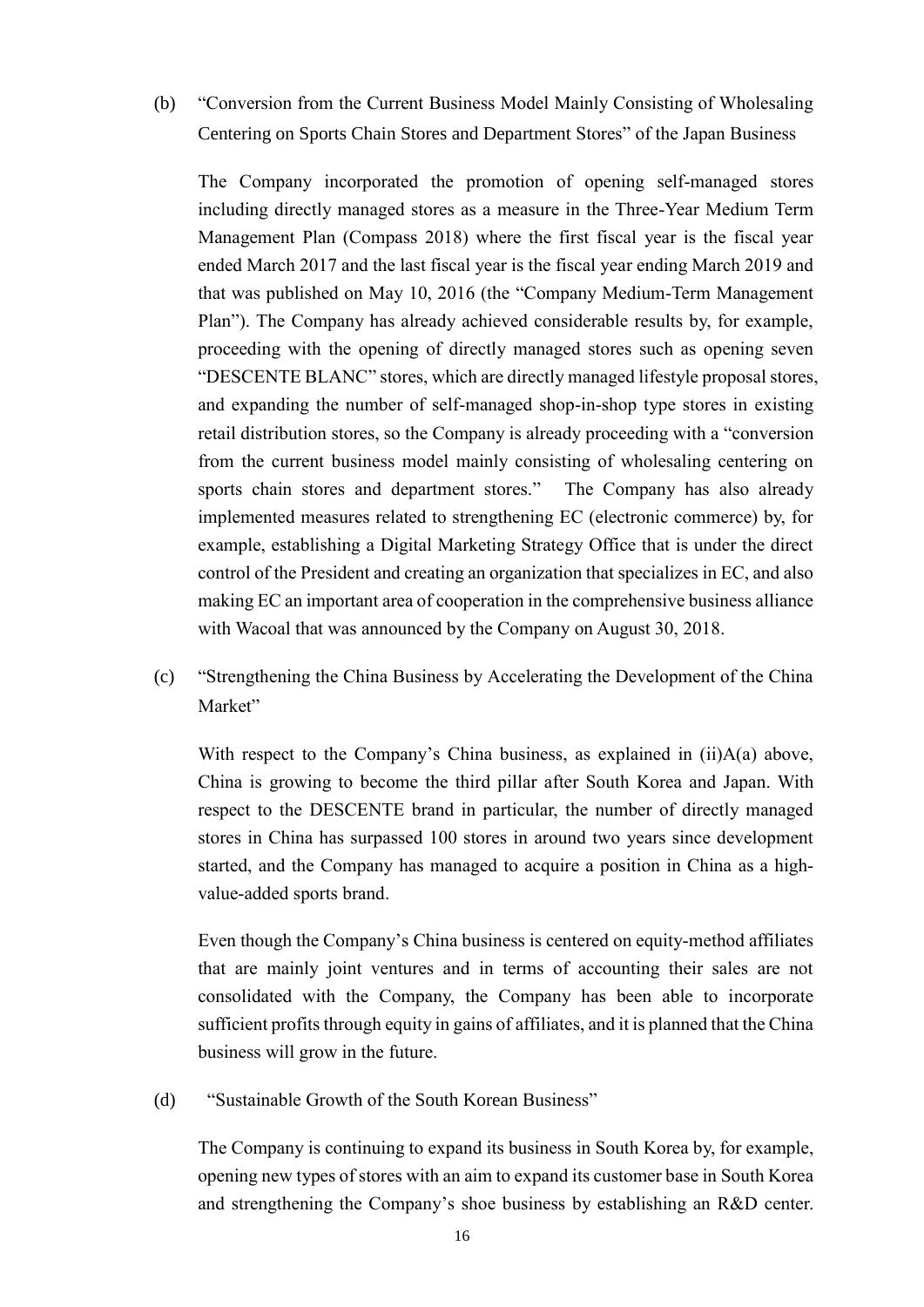The Company is also already implementing measures to globally develop an environmentally friendly business model and to actively adopt environmentally friendly technologies and materials. The contributions of ITOCHU to the Company's South Korea business including those measures are limited, and the specific effect of utilizing ITOCHU's value chain is also questionable. The Company plans to continue to further increase its market share by expanding its product categories and targets in South Korea, and the Company is starting to implement measures aimed at the next stage by, for example, deploying the knowhow of the South Korea business in other countries through Descente Global Retail Ltd., which is a subsidiary established in South Korea.

### **(v) The Outside Directors and Outside Statutory Auditors who are Independent from Tender Offerors and the Company Support the Opposing Opinion**

As explained in (2) (Background of the Opinion) above, a total of four Independent Directors and Statutory Auditors as prescribed by the Tokyo Stock Exchange, comprising two outside directors and two outside statutory auditors of the Company (collectively, in this Item (v), the "Independent Directors and Statutory Auditors") had discussions separately from the Board of Directors and only among the outside directors and the outside statutory auditors, and sincerely considered the Tender Offer, including whether that would contribute to the corporate value of the Company and the common interests of its shareholders, from a perspective that is independent from Tender Offerors and the management of the Company.

As a result, the Independent Directors and Statutory Auditors reached a consensus and came to have the following opinion.

In the management of a listed company, the so-called "logic of capital" is an important factor. However, for the "logic of capital" to properly operate, it is essential that the interests of general shareholders including minority shareholders is preserved through the equal and fair treatment of shareholders and there must be constructive dialogue and a relationship of trust between capital and management.

When evaluating the Tender Offer from that perspective, the Independent Directors and Statutory Auditors judged that the Tender Offer has the following issues.

First, it is possible that a problem will arise from the perspective of the equal and fair treatment of shareholders. If Tender Offerors acquire a number of shares of the Company equivalent to the maximum number of shares to be purchased through the Tender Offer, ITOCHU will come to be in a position where it is both a business partner of the Company and a substantial controlling shareholder of the Company at the same time. The Independent Directors and Statutory Auditors are aware that not only the ITOCHU Group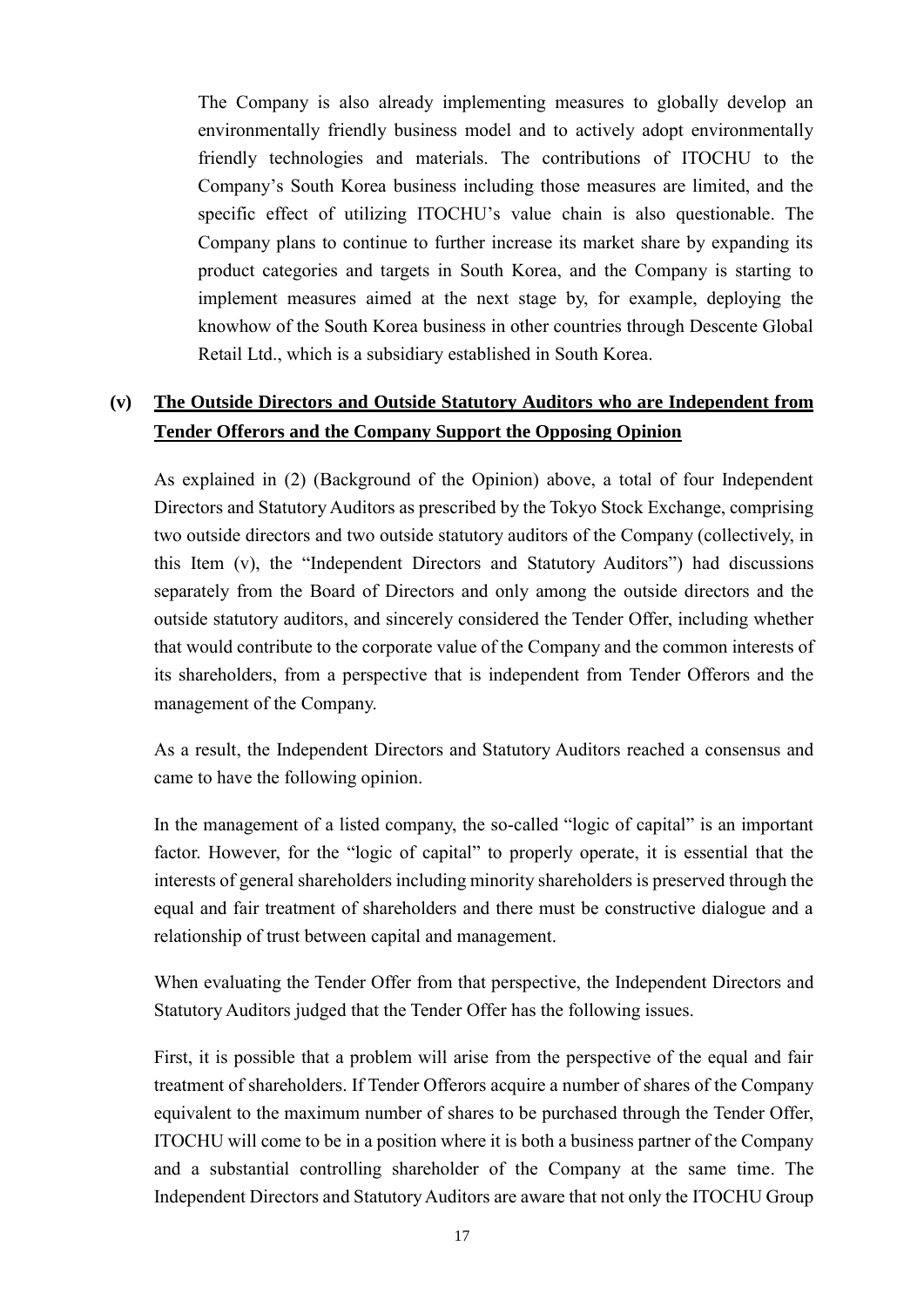has a business relationship with the Company, also owns multiple apparel brand companies and conducts businesses that compete with the Company. That structure of a potential conflict of interest exists even now, but if Tender Offerors acquire substantial control over the Company as a result of the Tender Offer, the risk of a conflict of interest might be realized. At the very least, Tender Offerors have not sufficiently shown measures in the Tender Offer to address the concerns regarding the fair and equal treatment of shareholders and conflicts of interests described above, and the Independent Directors and Statutory Auditors are concerned that if Tender Offerors change the management structure of the Company based on its own intentions, the effectiveness of governance of conflicts of interest with ITOCHU will be lost.

The Independent Directors and Statutory Auditors also carefully examined the contents of the proposal by Tender Offerors, but even from the viewpoint of outside directors and statutory auditors, it is noted that there is nothing particularly new in the proposed measures that Tender Offerors would implement after the Tender Offer and there is no significant difference from measures that are already being implemented by the Company. As explained in  $(ii)$ A(a) above, under the current management, the Company's operating results have continued to grow over the past few years and the financial soundness of the Company is extremely high. Further, looking at the share price of the Company, even based on the share price before the commencement of the Tender Offer, indicators such as price-earnings ratio and the price book-value ratio of the Company are higher than those of the companies comprising the Tokyo Stock Price Index (TOPIX). Therefore, even though there are major issues that need to be addressed by the Company, it can be said that the measures to improve the Company's corporate value are being evaluated to a certain extent. At the very least, it is not possible to find any business or economic reasonableness or necessity to demand a change to the management structure using overbearing and coercive means beyond disciplining the current management, which has achieved the above results, through dialogue.

There is also an indication in the Tender Offer about the corporate governance of the Company including the background to the business alliance with Wacoal, but it should be noted that appropriate measures have been taken with the involvement of the Independent Directors and Statutory Auditors in light of the impact on both the corporate value of the Company and the common interests of its shareholders.

Based on the above reasons, the Independent Directors and Statutory Auditors judge that it is appropriate from the perspective of the corporate value of the Company and the common interests of its shareholders for the Board of Directors of the Company to express an opinion opposing the Tender Offer as described in this Notice.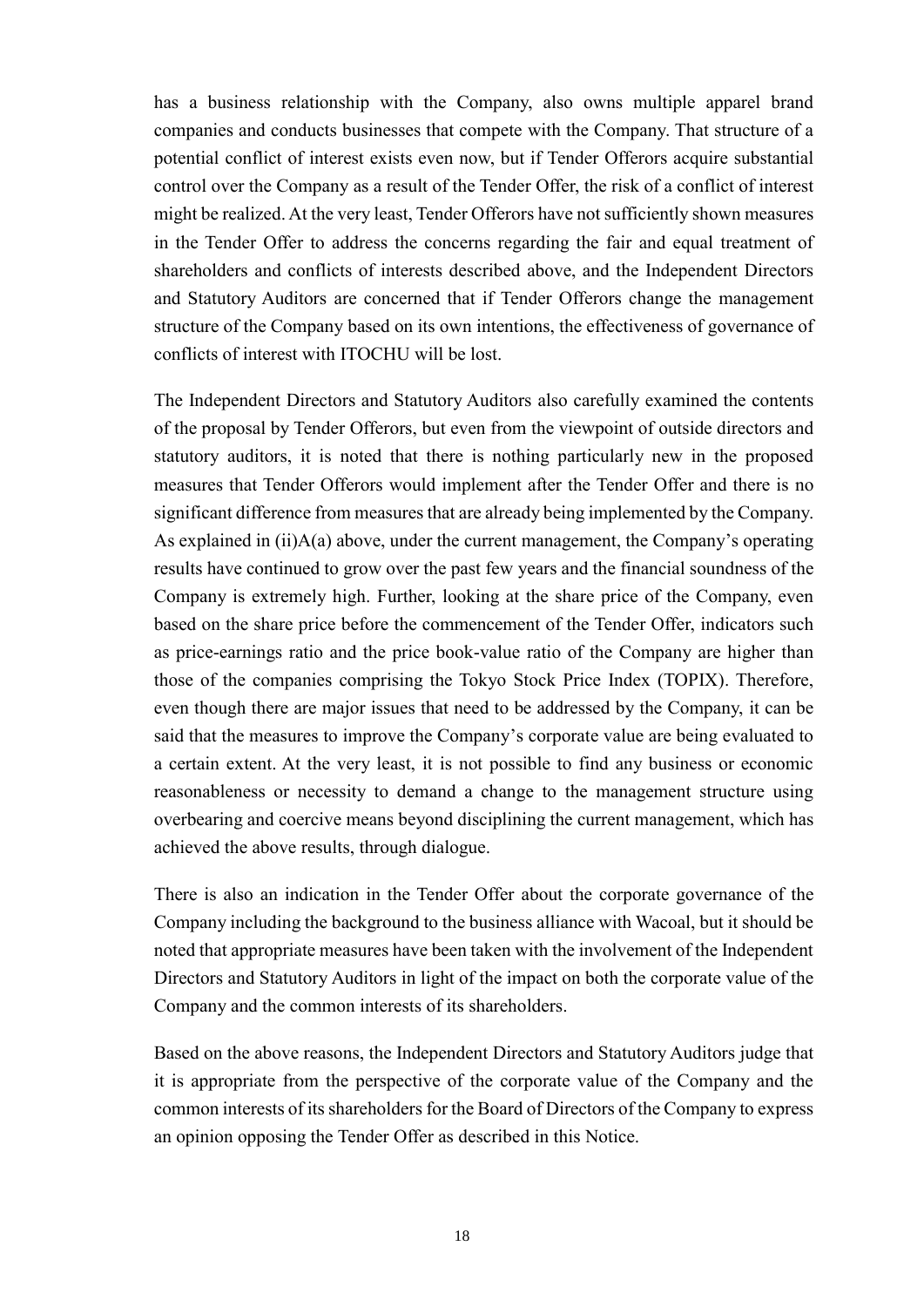#### (4) Possibility of Delisting and Reasons Therefor

As of today, the shares of the Company are listed on the First Section of the Tokyo Stock Exchange.

According to the Tender Offer Documents, Tender Offerors do not plan on delisting the Company's shares and the maximum number of shares to be purchased is set at 7,210,000 shares (Shareholding Percentage: 9.56%), so the total number of shares that will be held by Tender Offerors after the Tender Offer will remain a maximum of 30,164,300 shares (Shareholding Percentage: 40.00%), and therefore the shares of the Company will continue to be listed on the First Section of the Tokyo Stock Exchange.

(5) Matters Concerning So-Called Two-Step Acquisition

According to the Tender Offer Documents, if the number of tendered shares is equal to the maximum number of shares to be purchased in the Tender Offer and the Shareholding Percentage of the ITOCHU Group reaches 40.00%, Tender Offerors do not plan, at this point in time, to additionally acquire shares of the Company after the Tender Offer. On the other hand, if the number of tendered shares is less than the maximum number of shares to be purchased in the Tender Offer and as a result, the Shareholding Percentage of the ITOCHU Group does not reach 40.00%, Tender Offerors plan to additionally acquire the Company's shares through market transactions or other means in light of market trends, etc. to the extent that the number of purchased shares falls below the maximum number of shares to be purchased (until the Shareholding Percentage of the ITOCHU Group reaches 40.00%) although it is possible that the policy will be changed based on the results of the Tender Offer and the content of the opinion of the Company's shareholders regarding the policy of Tender Offerors and at this point in time, a specific policy to handle this issue has not been determined.

4. Matters Concerning Material Agreements Related to Tendering Shares in the Tender Offer Between the Tender Offeror and the Shareholders of the Tender Offeror

There are no applicable matters.

5. Details of the Giving of Benefits by the Tender Offeror or a Special Related Party of the Tender Offeror

There are no applicable matters.

6. Measures on the Basic Policy on Control over the Company

There are no applicable matters.